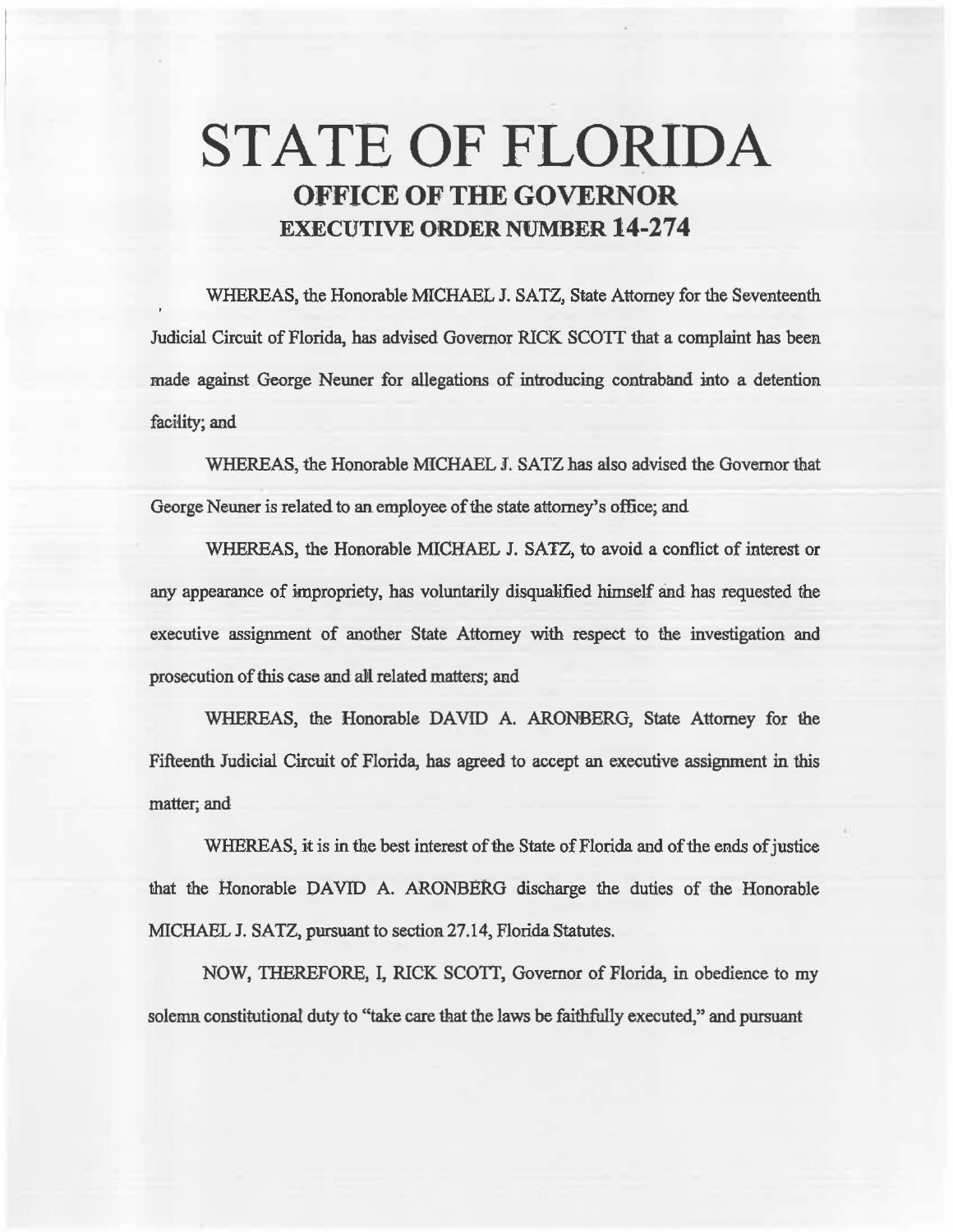to the Constitution and laws of the State of Florida, issue the folowing Executive Order, effective immediately:

## Section 1.

The Honorable DAVID A. ARONBERG, State Attorney for the Fifteenth Judicial Circuit of Florida, referred to as the "Assigned State Attorney," is assigned to discharge the duties of the Honorable MICHAEL J. SATZ, State Attorney for the Seventeenth Judicial Circuit of Florida, as they relate to the investigation, prosecution and all matters related to George Neuner.

### Section 2.

The Assigned State Attorney or one or more Assistant State Attorneys and Investigators, who have been designated by the Assigned State Attorney, shall proceed immediately to the Seventeenth Judicial Circuit of Florida, and are vested with the authority to perform the duties prescribed herein.

# Section 3.

All residents of the Seventeenth Judicial Circuit are requested, and all public officials are directed, to cooperate and render whatever assistance is necessary to the Assigned State Attorney, so that justice may be served.

## Section 4.

The period of this Executive Assignment shall be for one  $(1)$  year, to and including October 9, 2015.